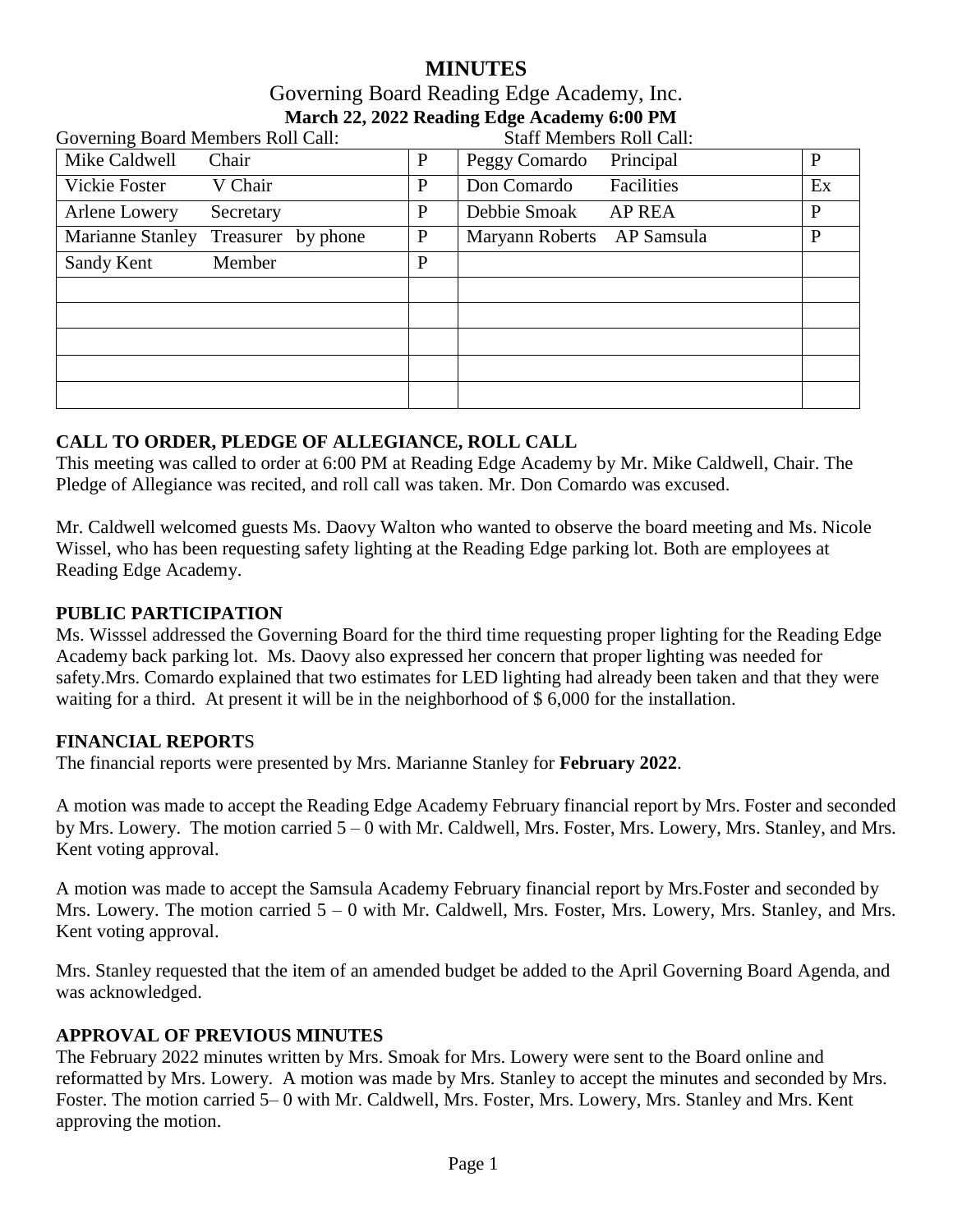Page 2

# **ASSISTANT PRINCIPAL'S REPORTS**

# **Reading Edge Academy by Ms. Debbie Smoak**

February  $16<sup>th</sup>$  – Health Screening for Kindergarten,  $1<sup>st</sup>$  and  $3<sup>rd</sup>$  grade students

February  $22<sup>nd</sup>$  – Administrative meeting at Samsula Academy at 10 a.m.

February  $24<sup>th</sup>$  – Team meetings for  $1<sup>st</sup>$ ,  $2<sup>nd</sup>$ , and  $4<sup>th</sup>$  grade

Report Card comments due to Administration

February  $25<sup>th</sup>$  – Team Meetings for Kindergarten, 3<sup>rd</sup>, and  $5<sup>th</sup>$  grade

March  $2<sup>nd</sup>$  – Report Cards distributed to families

March  $7<sup>th</sup>$  – ACCESS testing (ESOL) returned to the district (25 students were tested)

March 9<sup>th</sup> – Fire & Ice Night for Reading Edge Academy (Tijuana Flats and Jeremiah's Italian Ice)

March  $11<sup>th</sup>$  – Duty Day for Staff – Professional Training

Insurance Meeting for upcoming change

March 14-18<sup>th</sup> Spring Break

March  $23^{rd}$  – FSA Celebration for  $3^{rd}$ , 4<sup>th</sup> and 5<sup>th</sup> grade students

March  $25<sup>th</sup>$  – FTE Audit and Stetson Baptist auditorium

March 26<sup>th</sup> – Saturday meeting for Administration, Instructional Coach and TOA

Florida Charter School Goverance Conference 9:00 a.m.-4:30 p.m. Virtual meeting

Breakout sessions include:

- We are getting sued what should we do?
- Insurance & Risk Management
- Governing Boards & Compliance
- Increasing Community Presence
- Overseeing Multiple Schools (Real life things to consider if looking at expansion)
- Florida School Safety Requirements for Schools
- Biggest Legal Mistakes Charter School Might Make
- Finding the Right School Leader
- Authorizer & Governing Board Partnerships that ensure quality charter schools
- Facilities & Financing
- Governance in the Sunshine
- Founding Board vs Operating Boards
- Onboarding New Board Member
- Parents as Advocates of Charter Schools
- So you want to build a charter school
- Strategic Planning
- Conflicts of Interest
- Role of the Board
- Non FEFP Funding Basics

Reading Edge Academy's enrollment is currently 312.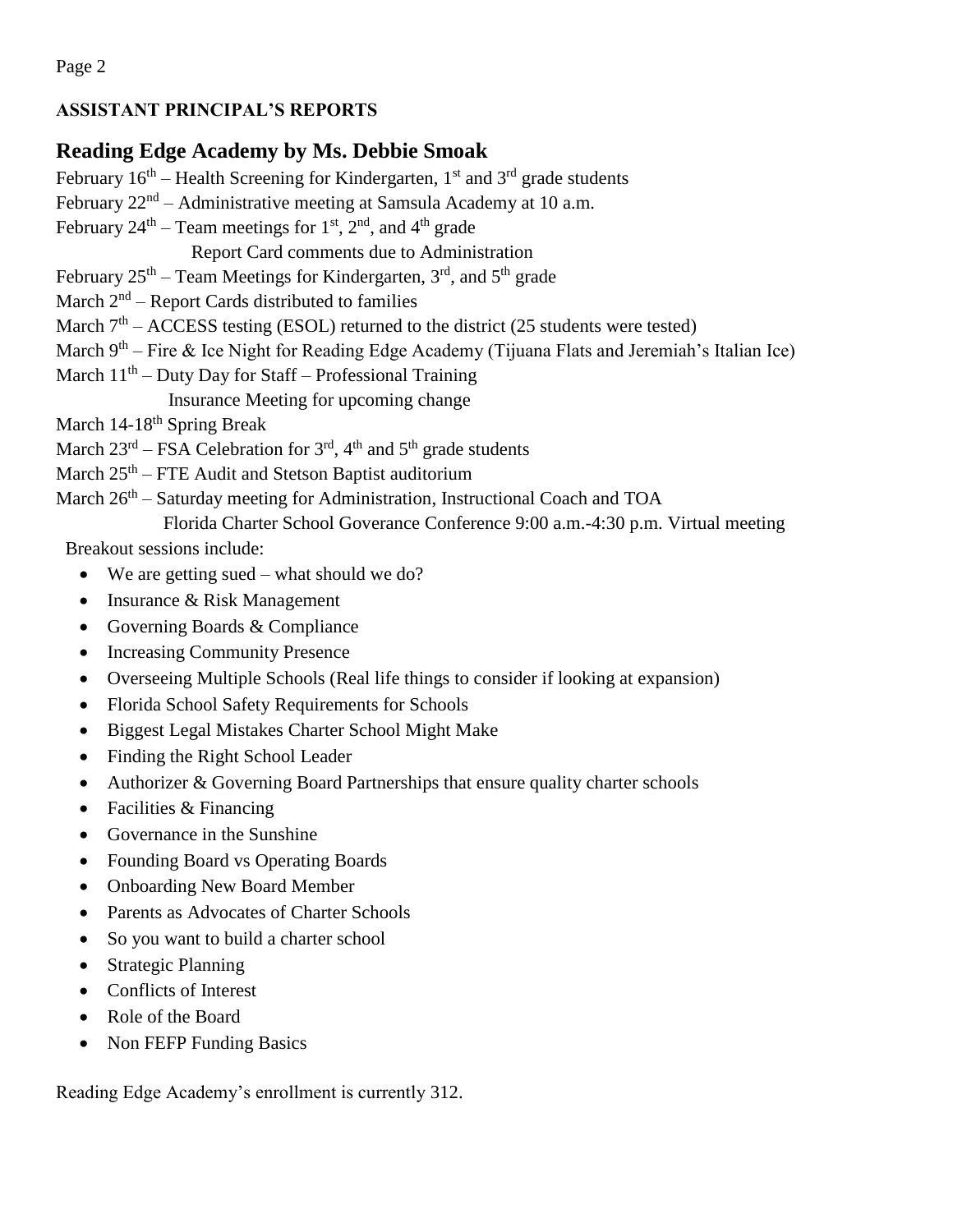# **SAMULA ACADEMY by Mrs. Maryann Roberts**

M March 3<sup>rd</sup> – Ms. Heasley completed her yearly NCI training.

March 8<sup>th</sup> – Personality Pictures were taken by Mr. Skinner.

March 2<sup>nd</sup> - Report Cards went home

March  $10^{th}$  – PTA meeting for facilitators took place at 6:30 pm.

March  $10<sup>th</sup>$  – Grant applications were submitted to the Kiwanis Club for consideration. Winners will be announced at a luncheon in the Spring.

March 11<sup>th</sup> - Professional Duty Day – Faculty meeting, Reading Leadership met to review Benchmark Advance implementation. A school wide text marking guide was developed for the school. This was done to insure that students use the same text marking through all grade levels. The guide was set up to identifying markings added as students' progress through K-5.

Math Cadre met to look through Cengage Math materials and discuss their alignment to the new B.E.S.T. (Benchmarks of Excellent Student Thinking) Math standards. Teachers felt that it does align better than using Engage New York. While ENY is rigorous, it does follow a different scope and sequence. Teachers would need to still seek lesson to align to the standards which is time consuming.

March 14<sup>th</sup>- 20th - Spring Break

March  $21<sup>st</sup> - Classes$  resumed

March  $25<sup>th</sup>$  – Adventure day –Rock Climbing Wall and Obstacle Course for students.

March  $28<sup>th</sup> - K$  field trip to the Central Florida Sanford Zoo.

March 30<sup>th</sup> – Spruce Creek Band students are coming to Samsula Academy to visit 5<sup>th</sup> grade. The aim is spike student interest in joining band in MS and Hs.

March 30<sup>th</sup>- Race Party and Trophy presentation for/to all students who sold programs at the Race Track in February.

Samsula's current enrollment is 171. 27 on Kindergarten Waitlist, 18 on other grade level waitlists 18 on other grade level waitlists

## **PRINCIPAL'S MESSAGE**

Mrs. Comardo thanked her teams for all their hard work at both schools. She announced that there will be tutoring classes at both locations this summer. She also reported that the teachers were all doing well with recording comments on the report cards and she was pleased with their progress.

Mrs. Comardo told the Board that a new DOE form was being developed in-house that would update information about all employees and board members. She hopes to have this information completed and sent to DOE by June  $1<sup>st</sup>$ .